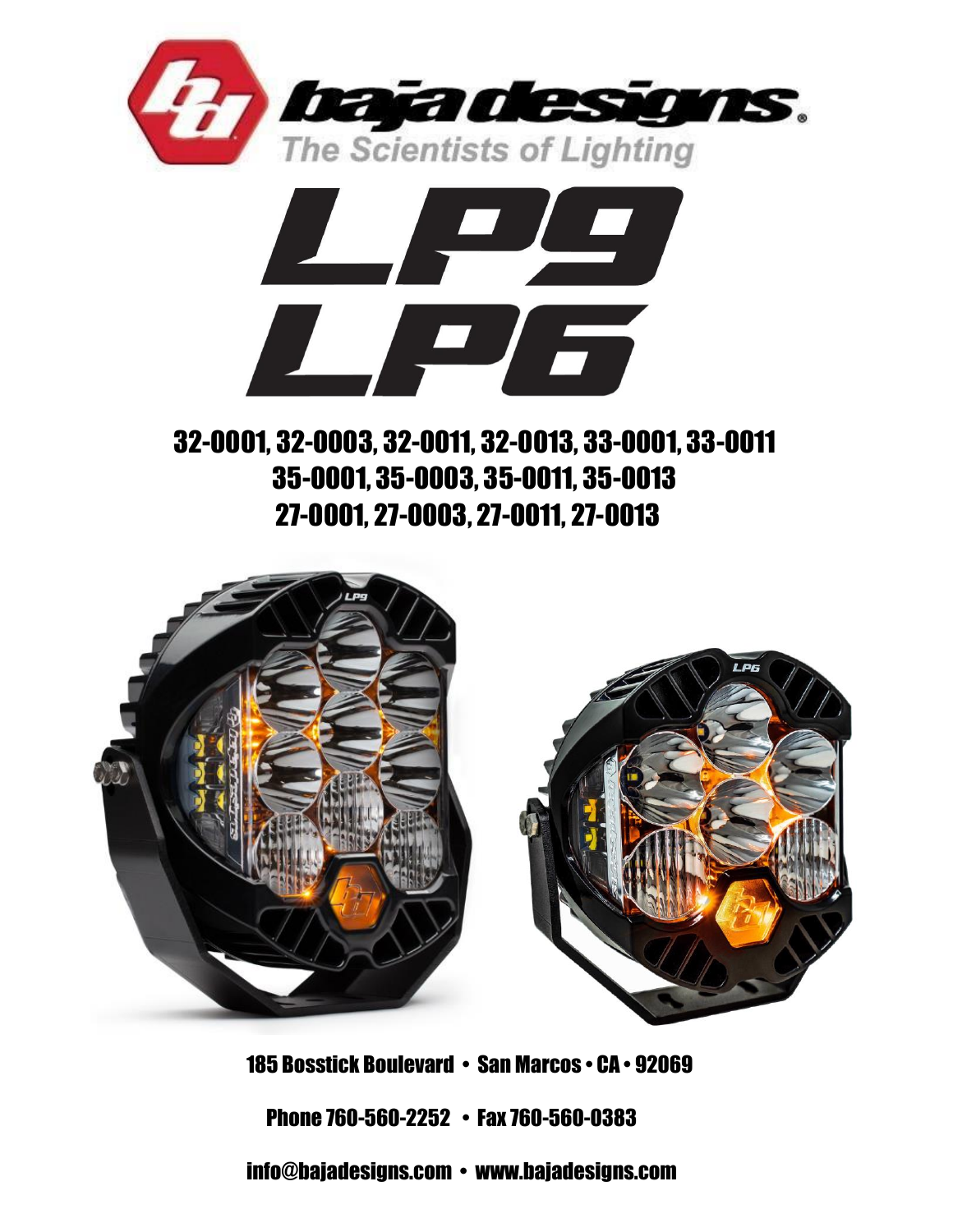

## **LIMITED LIFETIME WARRANTY**

Baja Designs proudly offers a LIFETIME WARRANTY against manufacturer's defect on all of the products that we manufacture.

These are comprehensive warranties; other than the exclusions below – you're covered. If your LED or HID bulb burns out, you're covered. Additionally, cutting off our connector or changing your lenses does not automatically void your warranty.

#### **Exclusions:**

Installation errors, abuse, misuse or crash damage. You must be the original owner of the product and can supply proof of purchase.

Baja Designs manufactures its own products as well as resells products manufactured by others. Baja Designs makes no express or implied warranties on products not manufactured by Baja Designs including without limitation any warranties or merchantability and fitness for a particular purpose. We will however, pass on all warranties made by the manufacturer, who has sole responsibility for performing such warranties.

Baja Designs will pay the freight if your product is less than 90 days old, otherwise defective products must be returned to Baja Designs, Inc., freight prepaid. At our option, we will repair or replace items in question and return them at no charge. If the identical product is no longer available, we will replace with a similar product of equal value. Baja Designs Inc. will not be responsible for any indirect or consequential damages in connection with defective merchandise.

Items purchased through a Baja Designs authorized dealer must be returned through the dealer. Only available on LED auxiliary lights and product must be in sellable condition at MSRP. Product that has been damaged in any way after the original purchase date will be excluded from this guarantee

#### **Indemnification:**

Buyer hereby acknowledges off-roading, racing and driving at night are dangerous activities and that the products and/or supplies purchased from Baja Designs are used in an inherently dangerous activity that may endanger life and limb; and in no event shall the seller, or seller's heirs and assigns, be held liable for consequential damages, nor shall seller's liability on any claim for damages arising out of or connected with the sale, delivery, or use of purchased products and/or supplies exceed the purchase price of the products and/or supplies.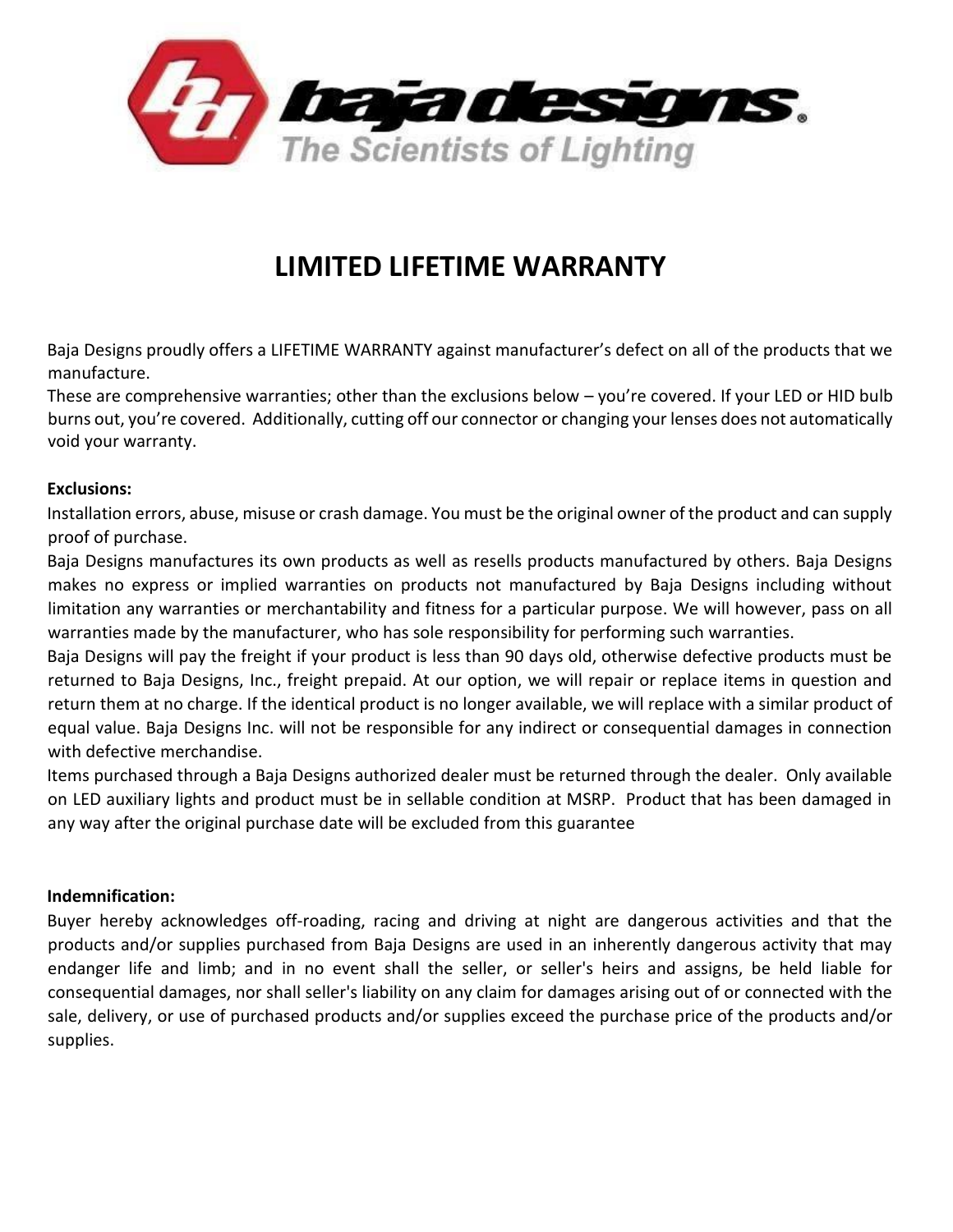

# **LP9/LP6 Mounting Instructions**



- 1) Begin by removing the light and bracket from the box and orientate them as shown in the picture above.
- 2) Locate the ¼"-20 and 3/8" hardware in the provided hardware pack, placing the center 3/8" bolt, two ¼"-20 bolts, and associated washers through the bottom of the bracket as shown in the picture above. Do not fully tighten the lower mounting bracket hardware until after the light has been aligned.
- 3) Mount the bracket to the light using the remaining ¼-20 hardware as shown in the picture above.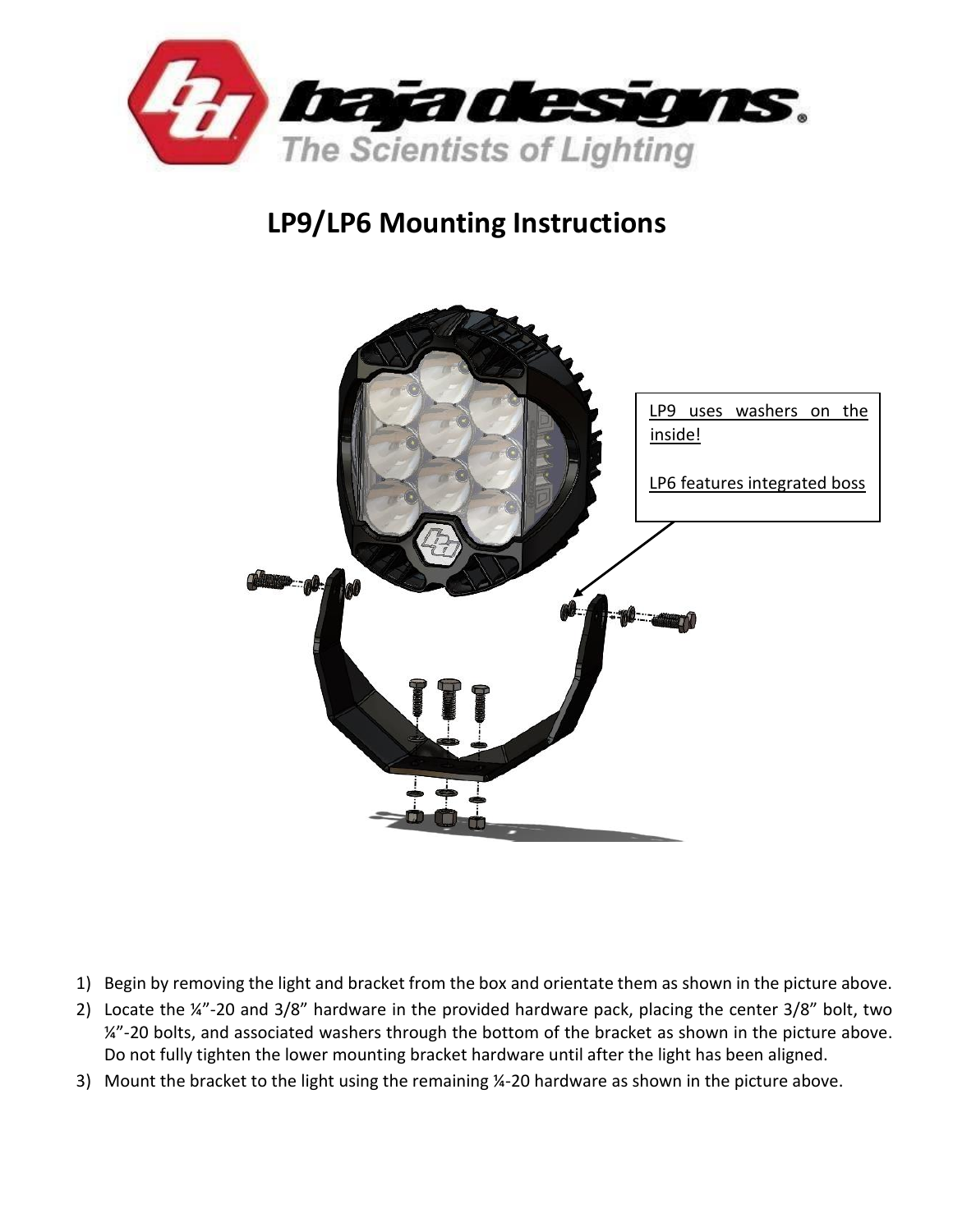

### **Lens Swap Instructions (uService):**

- When installing a different lens simply remove the 6 (LP9) or 4 (LP6) bolts using a 4mm allen wrench on the back of the light.
- Carefully remove the front bezel and lens.
- Make sure the o-ring is properly fitted in the o-ring grove of the housing when installing the new lens. The o-ring is not directional, although the shape has been designed to match the housing profile groove.
- Once you have ensured the o-ring, lens and bezel have been properly seated begin tightening the 6 (LP9) or 4 (LP6) bolts. The bezel hardware should be torqued to 7 ft./lb. in a "criss-cross" pattern.

## **LP9/LP6 Pro & Racer Edition LP9/LP6 Sport**

## **Wiring Instructions Wiring Instructions**



- o LP6 & LP9 Operating Voltage: 12-36 Volts.
- o Low beam, High Beam and Amber Back Light function off positive current.
- o **Do NOT power pins 1 and 4 at the same time.** This may cause damage to the circuit board!
- $\circ$  If you are creating your own wiring harness the mating connector for the back of the light is a Deustsch Connector with part number DT06-4S. When you wire the light, you cannot supply power to the low beam (pin 1) & the high beam (pin 4) at the same time. **Use a three position toggle switch (on/off/on) that is single pole, double throw. In one of the on position's it will supply power to the low beam. In the opposite on position it will supply power to the high beam. Custom wire harnesses must be made**